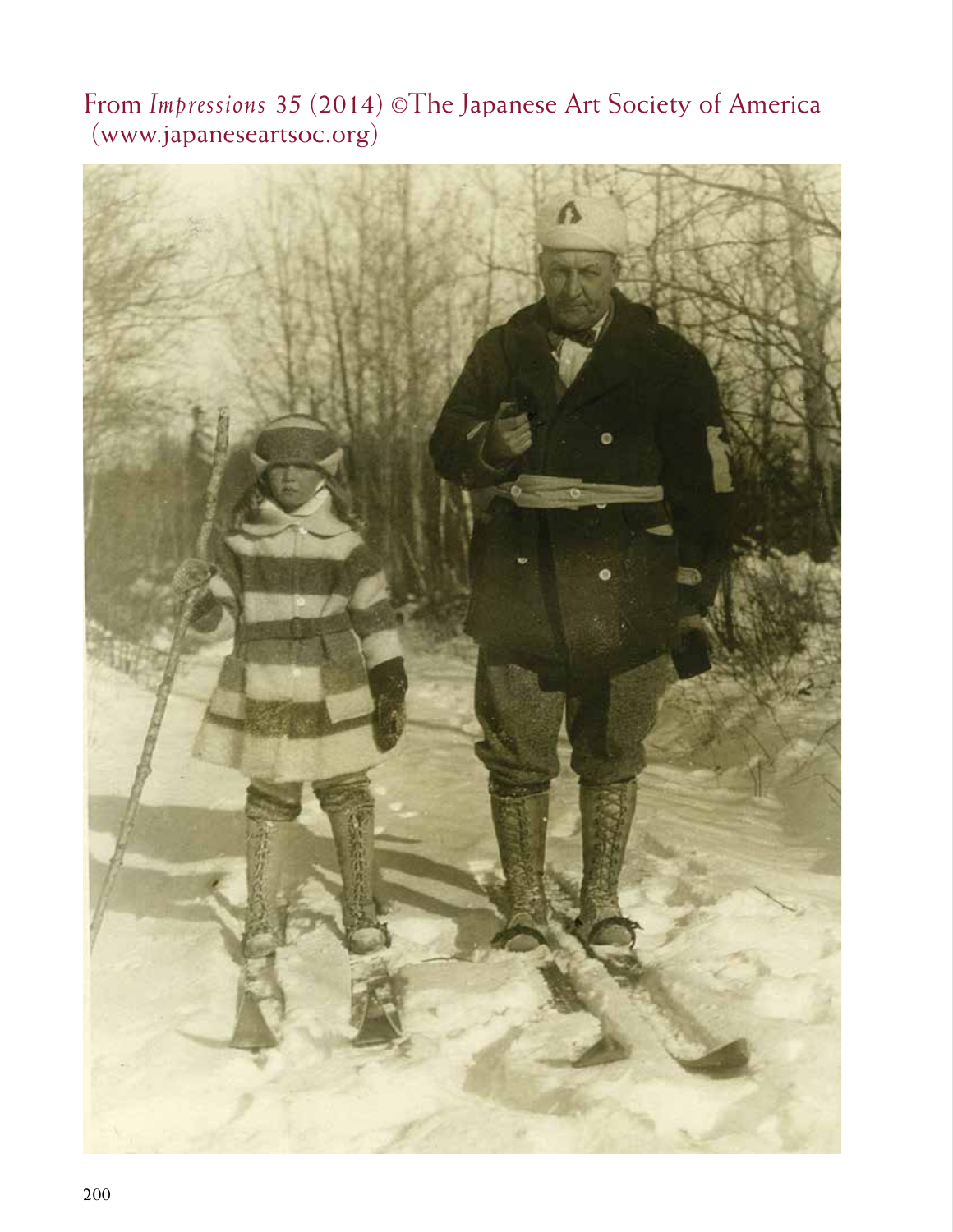## **Fributes**

# Following Her Bliss: Mary Griggs Burke  $(1916 - 2012)$

## JULIA MEECH

From *Impressions* 35 (2014) ©The Japanese Art Society of America (www.japaneseartsoc.org)

**fig. 1.** Mary Burke and her father at < Forest Lodge, Cable, Wisconsin. 1920s. Estate of Mary Griggs Burke

ARY GRIGGS BURKE was born in Saint Paul, Minnesota, on June<br>20, 1916, and later made her home in New York City. Although I<br>grew up in Minneapolis and am distantly related to Mary, I did 20, 1916, and later made her home in New York City. Although I grew up in Minneapolis and am distantly related to Mary, I did not meet her until I came East for college and graduate school. But I still remember how glamorous she appeared to us—the students attending the 1967 opening of John Rosenfield's exhibition "Japanese Arts of the Heian Period: 794–1185" at Harvard University's Fogg Art Museum. She was a lender, and positively glowed with joy at the beauty of the art. Her broad smile lit up the gallery. Subsequently, we formed an enduring friendship. We traveled together, looked at art together and had fun together, right up until the end. It was she who, in 1973, encouraged me to take a job as an assistant curator of Japanese art at the Metropolitan Museum. A loyal comrade, she unfailingly supported my various projects, including *Impressions*.

Her maternal grandfather was Crawford Livingston (1878–1925), scion of an old New York family. Livingston moved to Saint Paul as a young man and amassed a fortune in railroads, banking and many other enterprises (Mary Burke liked to refer to him as a robber baron). Livingston and his wife, Mary, moved to a stately Victorian mansion on fashionable Summit Avenue, Saint Paul, high on a bluff over the Mississippi. Because he loved hunting and camping, he acquired a lodge (he named it Forest Lodge) with one hundred acres of land on Lake Namakagon in Cable, Wisconsin.

Their daughter, also named Mary (d. 1967), married Theodore Griggs (d. 1934), the son of a Saint Paul merchant and lumberman. Griggs rose to the top of his family's business; his wife had a taste for antiques and renovated their house in 1930 with rooms she imported from Europe. They had one child, another Mary Griggs—the future Mary Burke.

Mary Griggs was home schooled by her mother's secretary through fifth grade, then attended Summit School for girls in Saint Paul. She graduated from Sarah Lawrence College in 1938, and earned an MA degree in clinical psychology from Columbia University in 1942. That training served her well later in life—she had a gift for sizing up people. Although she lived in Manhattan, she maintained ties to the Twin Cities and always summered at Forest Lodge. She attributed her deep love of nature to her early roots in the forests of northern Wisconsin (fig. 1).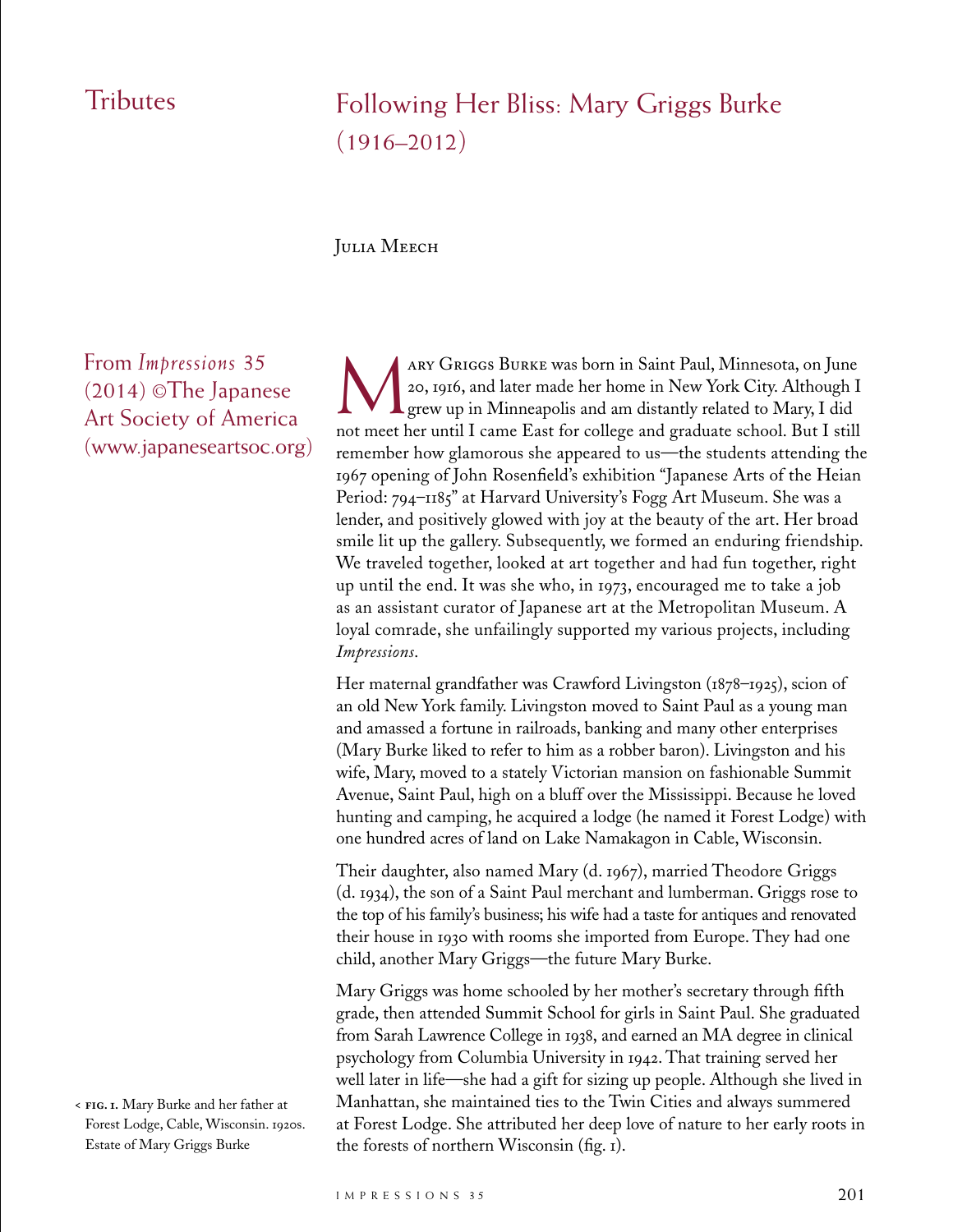

**fig. 2.** Mary at Shūgakuin Imperial Villa, Kyoto. August 28, 1954. Estate of Mary Griggs Burke



**fig. 3.** Mary and Jackson at their home in Hobe Sound, Florida. April 1964. Estate of Mary Griggs Burke

## A Lifetime with Japanese Art

In the 1950s, Mary became interested in Japanese art and culture, spurred by the suggestion of her architect, Benjamin Thompson of The Architects Collaborative (TAC). He urged that she visit Japan to study gardens when he was designing her house on Centre Island in Oyster Bay, Long Island, in 1954. Thompson was a disciple of Walter Gropius, who had been lecturing in Japan, and he gave Mary letters of introduction (fig. 2).

In 1955, when Mary was almost forty, she married Jackson Burke, a native of San Francisco and eight years her senior. He had moved to New York around 1949 to become the director of typographic design at Mergenthaler Linotype Company in Brooklyn, where he completed the design of the typeface Monticello and created Aurora and Primer. Burke also designed the couple's winter home in Hobe Sound, Florida. He spent much of his time there after declining health—he suffered from diabetes—forced him into early retirement (fig. 3).

In January 1956, long before her serious collecting began, Mary purchased the right half of a pair of eighteenth-century *Genji* screens at a Parke-Bernet auction in New York. The left half was sold as a separate lot, and was later acquired by Frank Lloyd Wright from a New York dealer. Mary would always favor courtly imagery from the classic novel *The Tale of Genji*, and once named a dachshund Genji.

The art dealer Frederick Baekeland remembers meeting the Burkes in 1960 at New York's Mi Chou Gallery, which sold old and contemporary Chinese art. Both Fred and Mary were strongly attracted to paintings by Chen Chi-kwan (1921–2007), who became head of the architecture department at Tunghai University in Taiwan. November 22, 1963, coincidentally the day of the President Kennedy assassination, marked a turning point, however; the Burkes acquired the Frank E. Hart Collection of colorful ukiyo-e paintings when it came on the market in Palm Beach, Florida. It was the nucleus of what became the Mary and Jackson Burke Collection of Japanese Art. The collection also includes a small but fine group of Korean works of art and a handful of Chinese paintings.

Around 1965, Mary sailed into Professor Miyeko Murase's graduate seminar on Japanese art at Columbia University. It obviously went well, because at the end of the semester, Mary invited Miyeko to travel with her to India and then on to Japan. Professor Murase played a central role in advising Mary and introducing her to scholars and dealers in Japan (fig. 4). She wrote the catalogues for numerous Burke exhibitions and is the lead compiler of the final, two-volume catalogue raisonné, available in 2014.

In 1966, the Burkes hired the sculptor and designer Yasuhide Kobashi always dramatic in his black mink coat—to create a Japanese-style "minimuseum" in their New York apartment building for storage and display of the collection. It was intended not as an authentic replica of a Japanese room but as an architectural enframement in Japanese taste. That year, the Mary Livingston Griggs and Mary Griggs Burke Foundation was established for the purpose of making grants to educational institutions,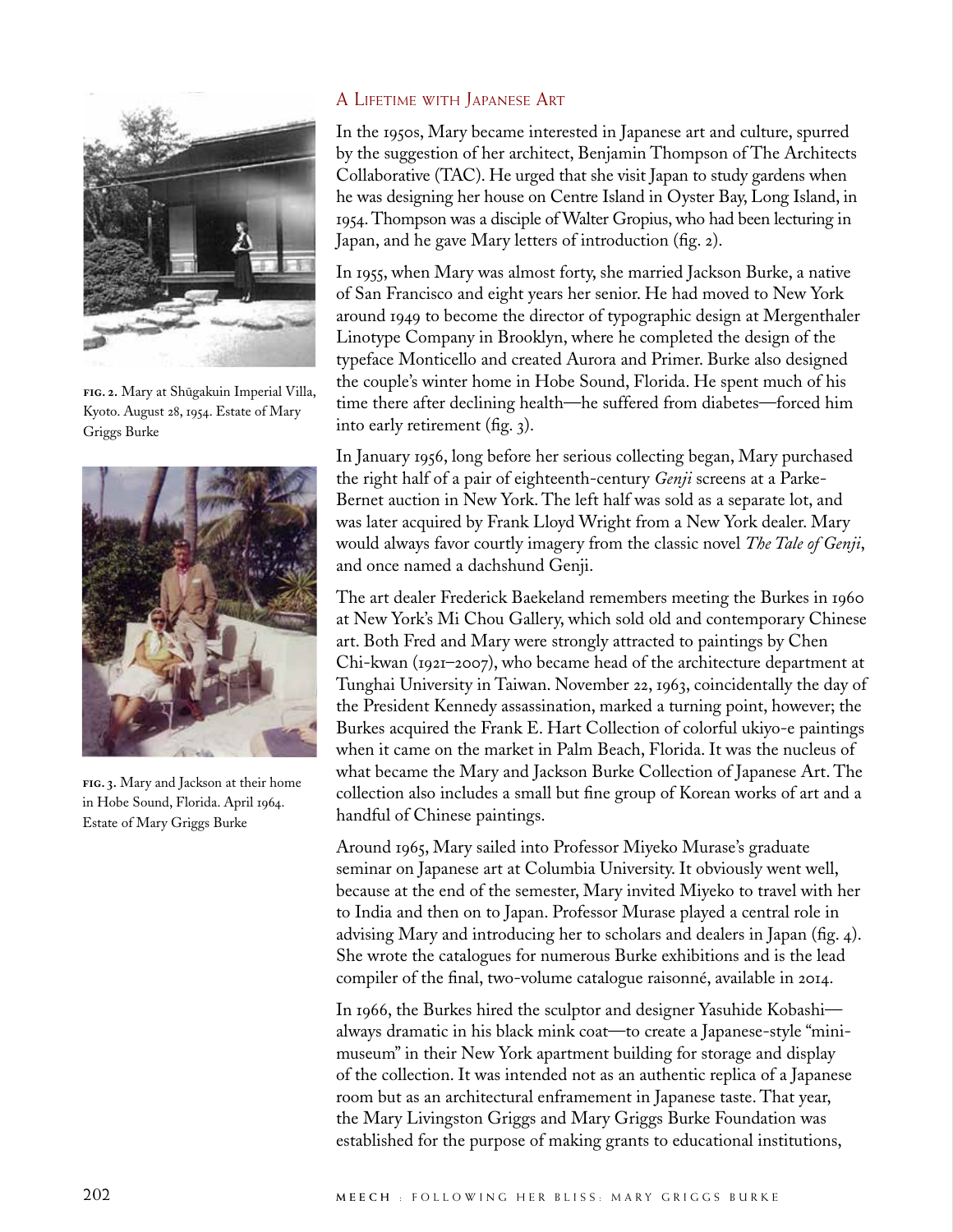**fig. 4.** Building the collection: Mary with the Hosomi family and Helmut Brinker in Osaka. 1968. Photo: Julia Meech



**fig. 5.** Mary at the opening reception of "Japanese Art: Selections from the Mary and Jackson Burke Collection" at the Metropolitan Museum. September 1975. Estate of Mary Griggs Burke



favoring Sarah Lawrence, but including practitioners of the visual and performing arts, and the conservation of the natural environment. In 1972, the Burkes initiated a second foundation—The Mary and Jackson Burke Foundation—for the purpose of collecting Japanese art and displaying it to the public. Beginning in 1973, when the collection had reached substantial proportions, the Burkes employed a professional curatorial staff. Andrew Pekarik, my husband at the time, served as curator from 1973 through 1984; he was succeeded by Gratia Williams Nakahashi and Stephanie Wada.

Jackson Burke died of cancer in 1975, just a few months before the first major exhibition of the Burke Collection at the Metropolitan Museum. Mary braved it through the opening reception, looking stunning in a chiffon evening gown she had commissioned from Mori Hanae; it had a design of white plum blossoms in moonlight copied from her sensational painting by Itō Jakuchū (1716–<sup>1800</sup>) (fig. 5 and frontispiece p. 24).

In 1979, owing to the rapid expansion of the collection, Kobashi brought in Japanese carpenters from New Jersey and added a small gallery for Buddhist art and a room with three tatami mats for tea ceremony. Great Momoyama tea utensils—the Iga *mizusashi* Mary liked to call the "Burst Bag," for example—had by then entered the collection.

When Mary and Andy Pekarik made their annual buying trip to Japan around 1982, the eminent Tokyo dealer Setsu Iwao produced what he thought would be the pièce de résistance: a Black Seto teabowl. But it was not going over. For Mary, at that point, it was just a black bowl—it made no impression. So Mr. Setsu brought in Hayashiya Seiz<sup>ō</sup>, the curator of ceramics at the Tokyo National Museum, to make the pitch. According to Andy, Hayashiya said:

You are starting your tea collection. You should have ten great pieces. This would be one of them, and is so very rare. It was made in a small chamber kiln in the late sixteenth century. There were only four of them in the kiln at the same time. The potter had to reach in with tongs at the peak of the firing and pull it out, plunging it into cold water. Most of them exploded. But here is this one perfect example.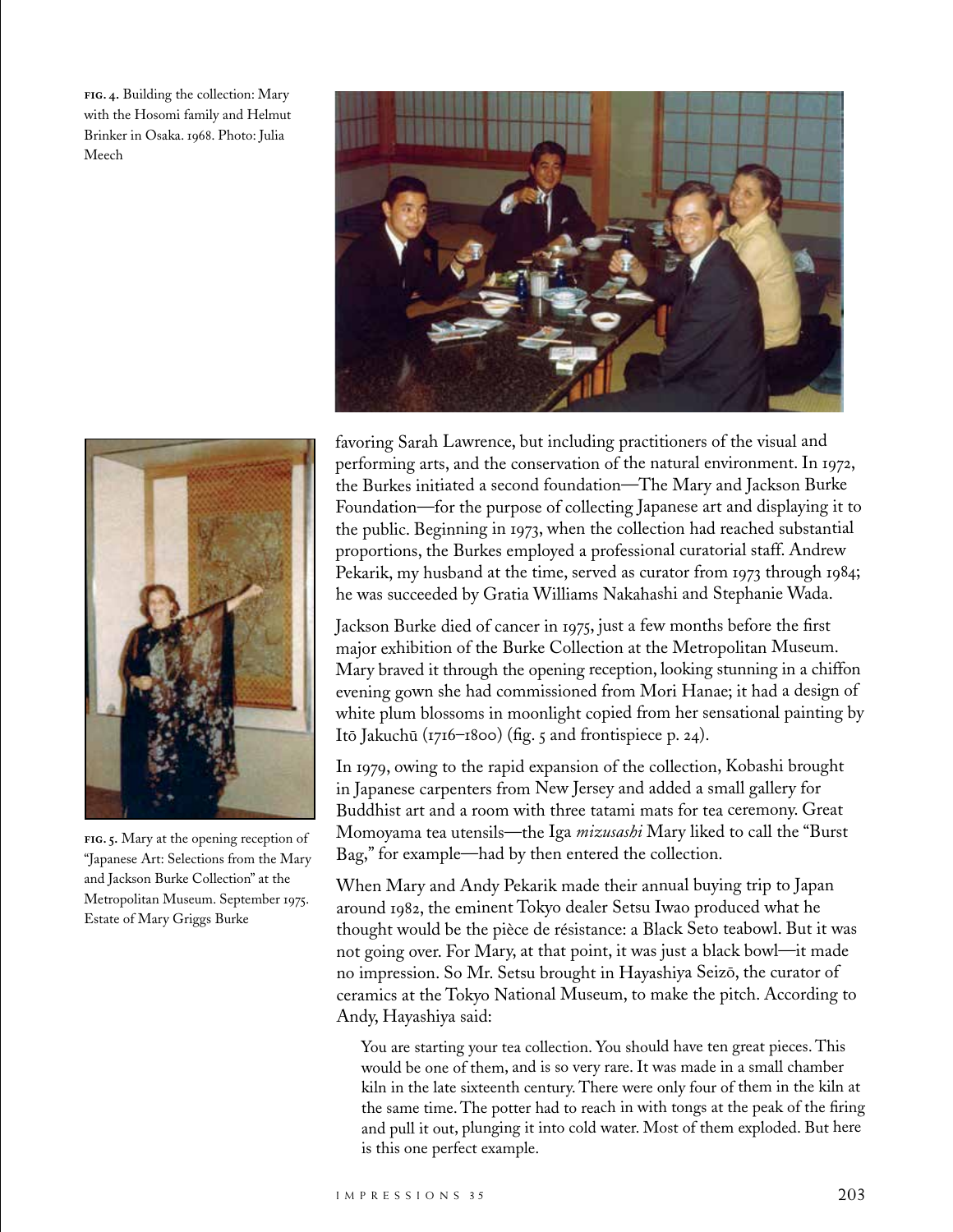

**fig. 6.** Mary poses with her Black Seto teabowl during the installation of her exhibition at the Tokyo National Museum. June 1985. Estate of Mary Griggs Burke

**fig. 7.** Andrew Pekarik hosting a tea ceremony for Hatakeyama Hisako in the Burke mini-museum. Late 1970s. Photo: Julia Meech



Mary remained unimpressed. The pitch had no effect. So Mr. Setsu decided to host a tea ceremony for her, using the bowl. He scheduled a formal dinner at Kitchō, an elegant restaurant with its own tearoom.

As luck would have it, Sherman Lee, director of the Cleveland Museum of Art, was in town that week, so he was included in the event. He would surely bring it home for them. Sherman was seated as the first, or head, guest, considered the most important at such a gathering. Next came Mary, then Andy. Mr. Setsu himself was discreetly absent from the room. Tea was served in three bowls provided by Mr. Setsu: the black bowl for Sherman; a white Shino-ware bowl for Mary; and a nondescript bowl for Andy. The black bowl would obviously stand out as the great one. As is customary, the bowls were cleaned after use and given back to the guests for their telling comments and admiring words. Sherman picked up his black bowl, looked at it, turned it over, and said, "You know, this is just the kind of thing about the tea ceremony I have never been able to understand. I just don't get it. What do they see in these things?"

Mary continued to resist for a while—the teabowl was more expensive than anything she had ever purchased. Somehow, Hayashiya got word to her yet again that she should acquire it, and this time, she agreed to have the Foundation buy it. It was a real struggle, but the bowl did enter her collection and soon became one of her special treasures (fig. 6). In those days, tea was a featured event at the mini-museum in New York. Andy was studying at the Urasenke Chanoyu Center on East Sixty-ninth Street, and would effortlessly host tea gatherings using Mary's prized utensils (fig. 7). Memorable was the occasion when two guests from the director's office at the Metropolitan Museum raised their antique Raku teabowls and clinked them together like cocktail glasses. Rich Look, a cousin on the Griggs side, remembers a visit to Mary's Centre Island home "when Andy P. was so into tea ceremony and she indulged him, and we were all outside on bamboo mats for an impromptu ceremony, and she told me she really didn't care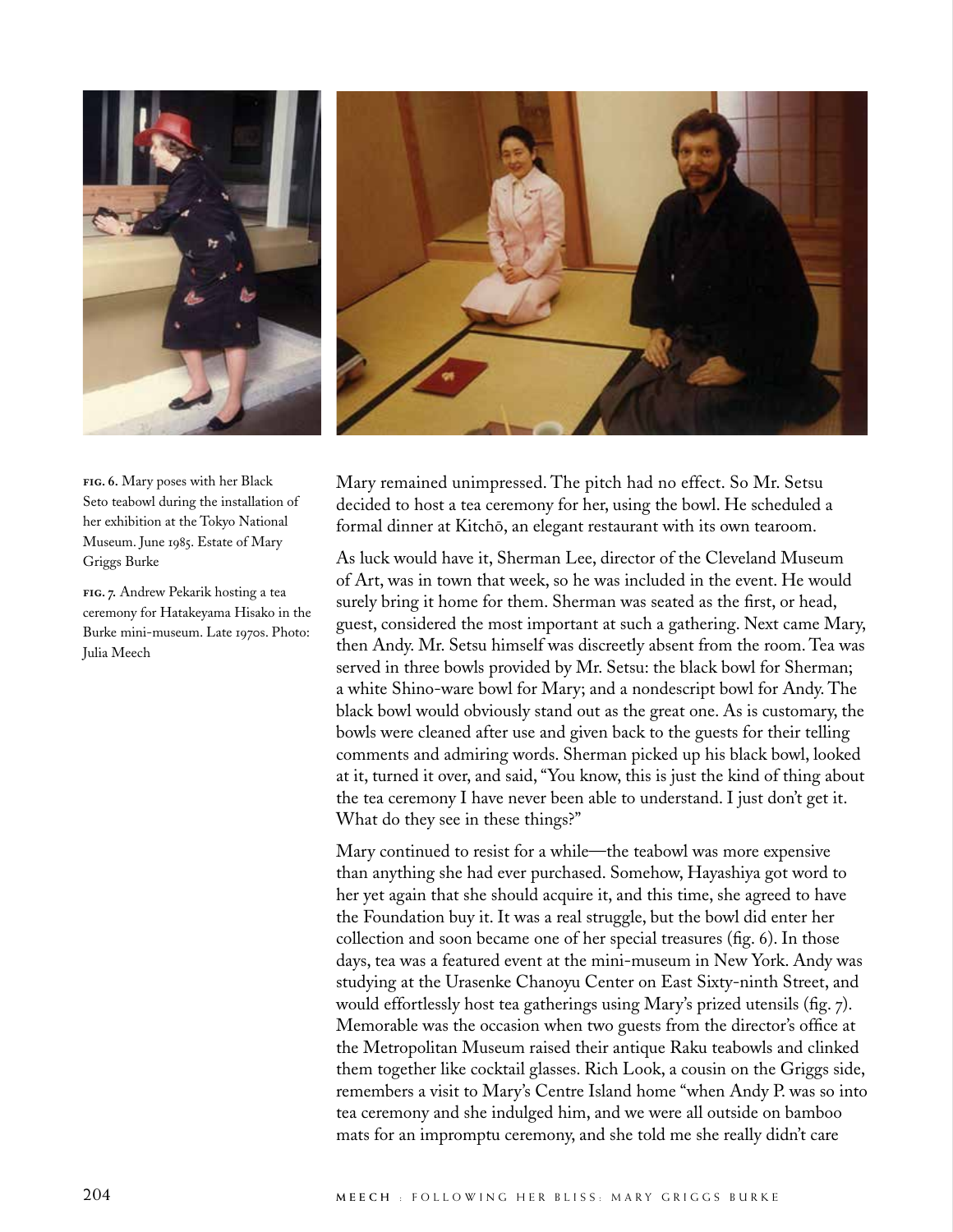

**fig. 8.** David Waterhouse with Mary Burke, Gratia Williams Nakahashi, who recorded the haiku poems recited in the tearoom, Andrew Pekarik and Peter Stern. June 1984. Photo: Julia Meech

**fig. 9.** Left to right, back row: Gratia Williams Nakahashi, John C. Weber, Barbara Ford; front row: Matthew McKelway, Mary Burke, Julia Meech, Stephanie Wada. New York, May 9, 2003. Estate of Mary Griggs Burke

for *matcha* and thought it would be much more fun if they served stingers instead!"

Several generations of scholars and collectors have passed through the mini-museum, an intimate gallery for viewing a few carefully selected works of art, invariably a memorable experience. In June 1984, David Waterhouse came down from Toronto to serve as the judge for a Japanesestyle haiku competition held in the small tearoom (fig. 8). Afterward, guests were rewarded with sushi and sake. Waterhouse's most vivid memory of that day is when Mary tripped over his camera case and fell to the floor. Fortunately, she was not hurt and made light of it, but he was deeply embarrassed.

More recently, Mary and her neighbor and fellow collector, John Weber (they lived on opposite sides of the same building), conducted annual mini-seminars focusing on a subject—porcelain or landscape screens, for example—represented in both of their collections. These seminars were led by a specialist such as Suzanne Valenstein, Melissa McCormick or Matthew McKelway, and always concluded with a delicious luncheon hosted by John  $(fig. q)$ .

Until 1988, Mary continued to make annual trips to Japan (because of health issues, Jackson accompanied her only once, in the 1960s). She was a real trooper, willing to go almost anywhere. In 1972, while I was living in Japan, she arrived in late March. I insisted that she and her traveling companion, Jean Archbold, should come with me to spend a night in a Shingon temple on Mount Kōya. Unfortunately, it was still bitter cold, with rather deep snow on the mountaintop, but she gamely bought a set of men's long underwear at Takashimaya department store in Kyoto. She was surprised but gracious about the cold spinach the temple served us for breakfast at five-thirty the next morning (fig. 10). Then, as we hiked through the impressive cemetery in the Oku-no-in, she drew the notice of the amateur photography club of Osaka. Behind every important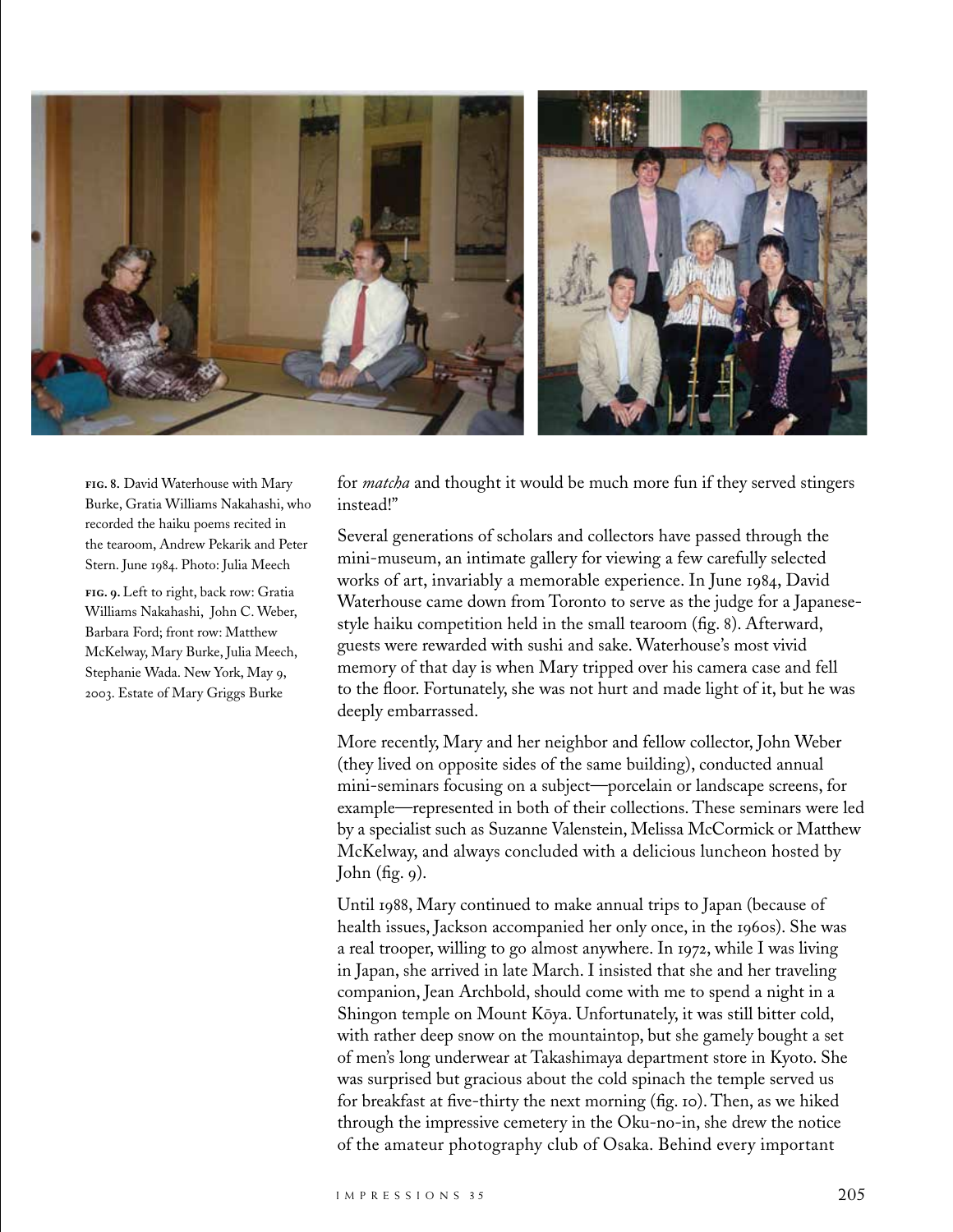

**fig. 10.** Mary Burke (right) and Jean Archbold having breakfast at the Kongō Sanmai-in on Mount Kōya. April 2, 1972. Photo: Julia Meech

**fig. 11.** Arakawa Toyozō shows his Shino sherd to Lousie Cort and Mary Burke. April 2, 1977. Photo: Julia Meech

tombstone, there was someone crouched with a camera, and soon they were training their lenses on the Western ladies sporting long underwear.

In 1977, Louise Cort served as our guide on an excursion to meet young potters in Kutani, Echizen and the Mino area, as well as the grand old master, Arakawa Toyozō (1894–1985), who showed us the famous sherd he excavated in 1930 at what turned out to be the earliest Shino-ware kiln site (fig. 11). Mary excavated for pottery sherds on the waste heaps of seventeenth-century kiln sites, and bought a Nabeshima dish in Arita (figs. 12, 13). In Karatsu, she visited the Minnesota potter Richard Bresnahan (b. 1953), who was then apprenticed to Nakazato Takashi (b. 1937), thanks to Mary's sponsorship. She was very interested in Bresnahan's work; today he oversees the largest wood-burning kiln in North America at Saint John's Pottery, Collegeville, Minnesota. In Fukuoka, Mary was guest of honor at a tea ceremony hosted in the small tearoom at the home of Tanakamaru Zenshi (his late father, founder of the Fukuoka Tamaya department store, collected the finest Kyushu ceramics). We drank sake and ate the formal tea meal from Momoyama ceramics that were subsequently featured in 1979 in a small, but memorable, exhibition at the Metropolitan Museum. On her last trip to Japan, in 1996, Mary visited with members of the imperial family, and went to Hokkaido to view efforts to preserve the habitat of the Red-crowned Crane.

On June 20, 1991, for her seventy-fifth birthday party at her estate on Centre Island, she invited about a hundred guests to dress as Japanese ghosts and demons. For herself, she commissioned two clever young art students from the Pratt Institute in Brooklyn to make a grotesque mask, long white wig and lavish costume, complete with severed arm, of the demon Ibaraki, copied from her pair of screens painted by Shibata Zeshin (1807–1891) in his seventy-fifth year (figs. 14a, b). A Japanese dancer, Sachiyo Ito, performed a newly choreographed Ibaraki dance at poolside by torchlight. Later, Mary was known to surprise close friends (and a small child in the elevator of my apartment building) by dressing up in the demon costume on Halloween. She marked her eightieth birthday at the International Crane Foundation in Baraboo, Wisconsin—that time, with a specially choreographed Japanese crane dance, again presented by Sachiyo Ito. Images of cranes form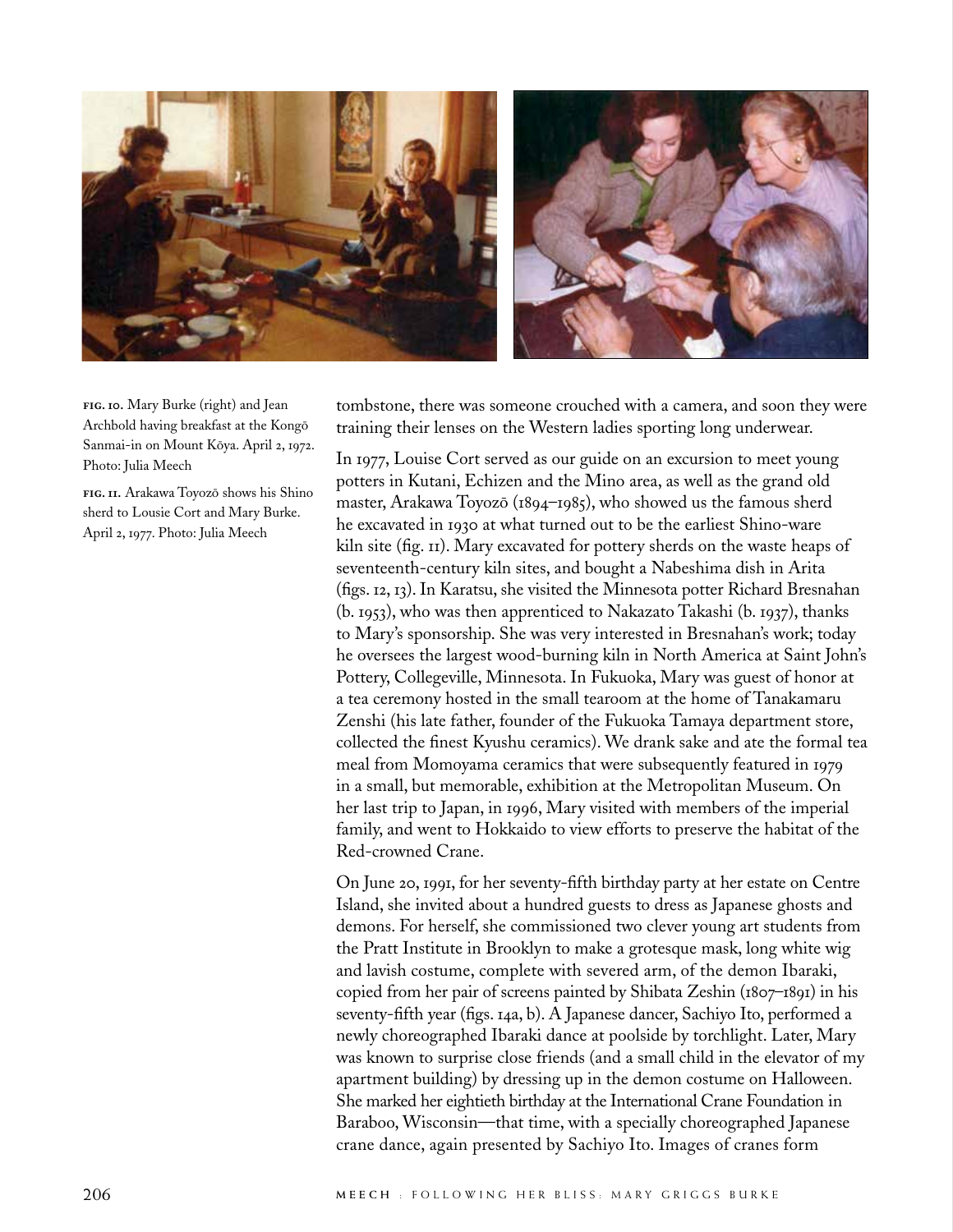

**fig. 12.** Mary excavates pottery sherds with Louise Cort and Andrew Pekarik. March 1977. Photo: Julia Meech

**fig. 13.** Mary buys a Nabeshima dish from Ikeda Chūichi in Arita. March 24, 1977. Photo: Julia Meech

#### **fig. 14a.** Mary in Ibaraki costume with her Zeshin screen for her seventy-fifth birthday. June 20, 1991. Estate of Mary Griggs Burke

**fig. 14b.** Mary (far right) and guests ( Julia Meech, Rhea Nichols and Stephanie Wada) at the birthday party. Estate of Mary Griggs Burke

a notable subcategory in her collection. In a lecture she gave at Sarah Lawrence in 1995, she said that

the crane symbolizes much more than something beautiful to paint. It confronts in a particularly dramatic way all of us with what we are losing and have already lost by destroying our environment—our rivers and marshes. The cranes have made an ardent conservationist and also an enthusiastic amateur ornithologist of me—giving me new ways to follow my bliss.

As a philanthropist and collector, Mary Burke did more than anyone to spur the appreciation of Japanese art not only at institutions such as Asia Society, Japan Society, The Metropolitan Museum of Art in New York and the Minneapolis Institute of Arts, but also among scholars, collectors and the public at large. In 1985, the Burke Collection was the first Western collection of Japanese art to be shown at the Tokyo National Museum. For her contributions to cultural exchange between the United States and Japan, Mary was awarded the Order of the Sacred Treasure, Second Level Gold and Silver Star, by the government of Japan in 1987.

![](_page_7_Picture_8.jpeg)

![](_page_7_Picture_9.jpeg)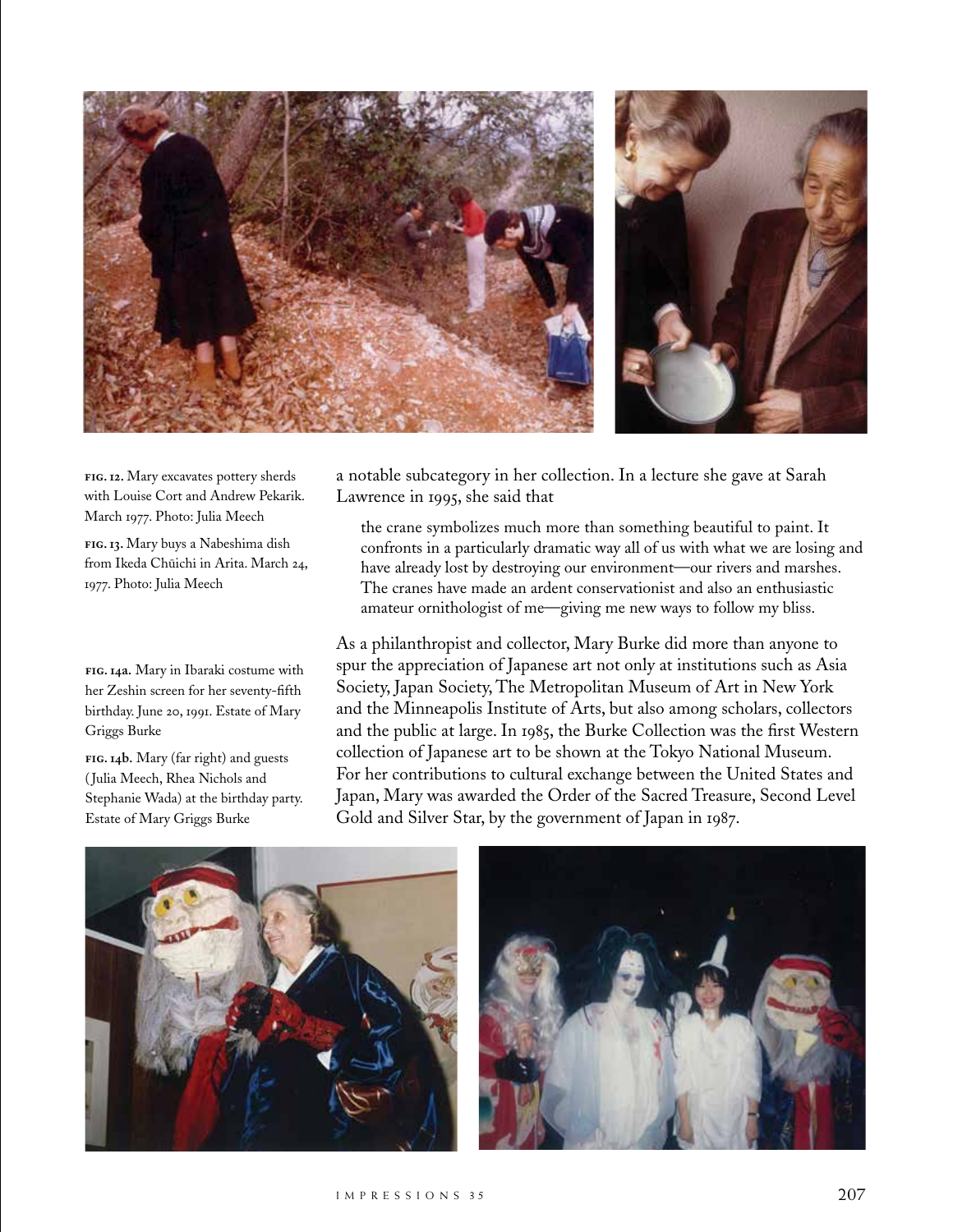![](_page_8_Picture_0.jpeg)

**fig. 15.** Mary Burke with Evan M. Maurer, then the director of the Minneapolis Institute of Arts, at the opening of "Jewel Rivers: Japanese Art from The Burke Collection," in October 1994. They stand in front of a 17th-century screen, *Barley Field*. The exhibition also traveled to Richmond's Virginia Museum of Fine Arts, and the Santa Barbara Museum of Art in California.

**fig. 16.** Philippe de Montebello pays court at the opening dinner for "Bridge of Dreams: The Mary Griggs Burke Collection of Japanese Art," at the Metropolitan Museum. March 27, 2000. Estate of Mary Griggs Burke

As a result of her continuing interest in natural history, conservation and the visual and performing arts, Mary held board memberships in the International Crane Foundation; Asia Society, New York; the Hobe Sound Nature Center, Florida; The Metropolitan Museum of Art; Sarah Lawrence College; Japan Society, New York; and in Wisconsin, the Cable Natural History Museum.

Together, the Mary Griggs Burke Collection and the Mary and Jackson Burke Foundation comprise the largest private collection of Japanese art outside of Japan, spanning more than four thousand years, from Jōmon to contemporary, and including some nine hundred works of art—ranging from ceramics and lacquer to paintings, folding screens and sculpture. Mary decided early on to split the collection between The Metropolitan Museum of Art, New York, where she had been a trustee since 1976, and the Minneapolis Institute of Arts, where fifteen renovated galleries for Japanese art were named for her in 2006 (figs. 15, 16). Smaller bequests go to the Morikami Museum in Delray Beach, Florida, and the Yale Art Gallery in New Haven (her Chinese paintings).

Mary was determined and focused in her love of Japanese art for nearly fifty years. Speaking of her collection in an interview with *The New York Times* in 1986, she said,

I was able to buy it not because I was wealthy, but because when I started to collect, the work was undervalued. I didn't have Japanese collectors to compete with, as Japan was still recovering from the war.

Some people love the joy of the chase. For me, the point is not to possess a lot of objects. It's knowing about them, the culture behind them, who made them and why. The possession is really a minor thing.

She freely shared her treasures with visitors from all over the world. In 1993, she researched and wrote the catalogue for the exhibition of her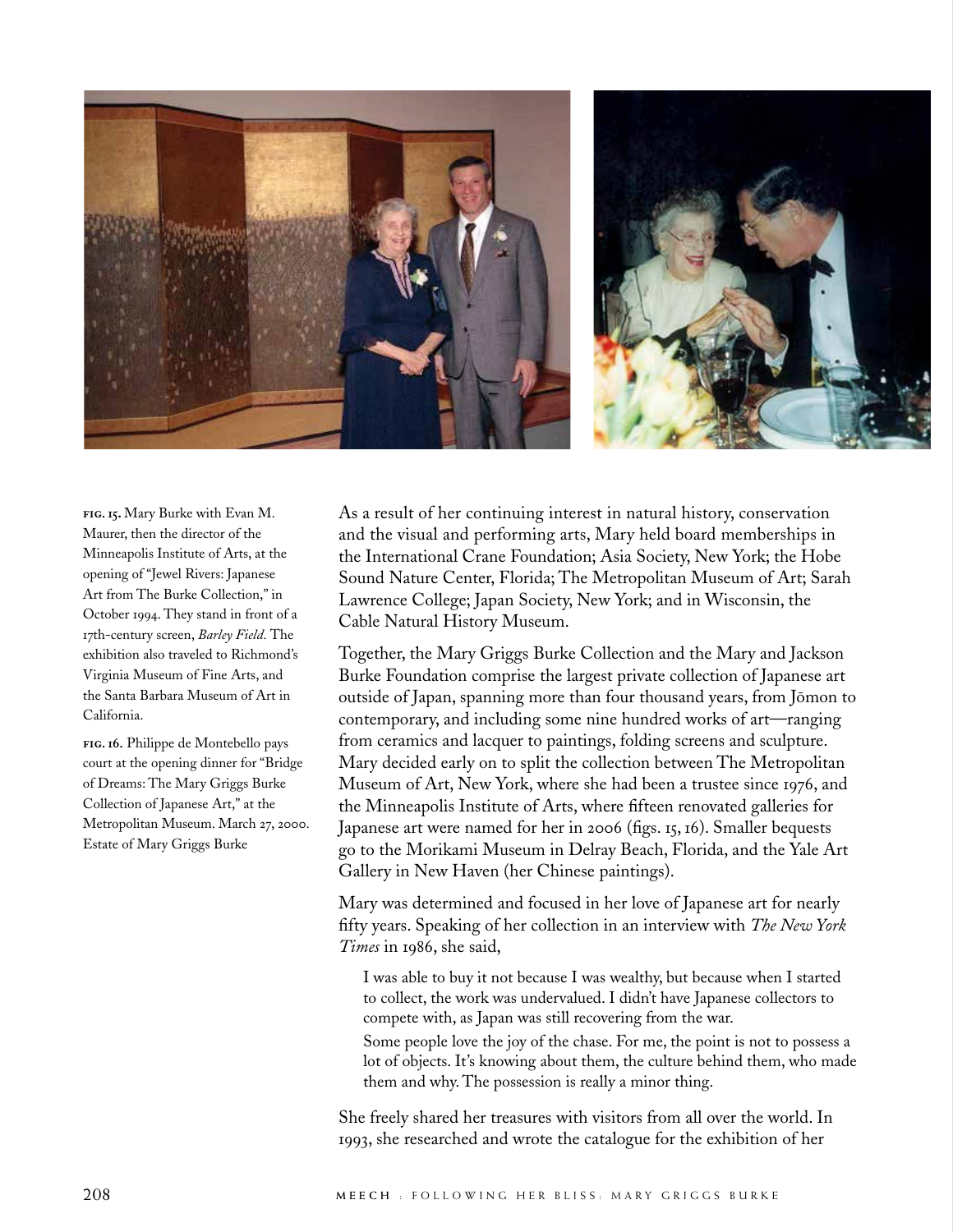collection at the Morikami Museum, an indication of the depth of her personal involvement with Japanese art and culture.

Mary Burke liked to quote Joseph Campbell, her college mentor, saying that by collecting art she was "following her bliss." Her stock answer to the ongoing, annoying question, "Why do you collect Japanese art?" was: "It's a deep neurotic need better left unanalyzed." But she was quick to add that while the excitement of the chase and the capture cannot be denied, the activity opened innumerable other doors to her—especially the opportunity to meet and share interests with many wonderful friends of all ages.

*Impressions* offers a tribute to Mary Griggs Burke condensed from four personal and poignant eulogies delivered at a memorial service held at Japan Society, New York City, on May 30, 2013.

#### **REMEMBRANCE**

#### *by Margot Bogert, Former Chair of the Board, Sarah Lawrence College*

I first knew Mary Burke when I worked in the development office at Sarah Lawrence College in the mid-1980s. Although Mary had graduated many decades ago, she was a well-remembered and devoted alumna. Her particular pal was Alice Ilchman, the college's president, who attended openings of Mary's exhibitions of Japanese art in Minneapolis, Delray Beach and New York—and I went along as Alice's aide. We also enjoyed the many events for alumnae hosted by Mary at her home and mini-museum in New York.

Mary Griggs Burke attended Sarah Lawrence College from 1934 to 1938, and was called "Groggs" by her classmates. She studied literature, economics, psychology, painting and the history of art—and particularly read a lot of Japanese literature with her don, Kathryn Liddell, who said of her, "Mary does not show her wares in the shop window." She also studied with the painter Bradley Walker Tomlin (1889–1953), who was influenced by Japanese art. Mary, who loved to draw, later said that "participating yourself in the artistic process certainly gives you help in understanding what you want to collect."

This quote from Mary, which appeared in an interview in the Sarah Lawrence College magazine in 1986, sums up the profound influence of her college experience:

I think that a Sarah Lawrence education opens up your curiosity. A lot of education doesn't do that, and I know that I, as an only child, and sort of overprotected, felt that I had to get back at people. I did this by closing up and not learning anything. Sarah Lawrence helped me get over this block and really enabled me to learn about things and be interested in them, so in a sense, I think that I gained a great deal from my college education.

That sense of thinking that you can learn anything, do anything, is the essential link between the student and the pedagogy of Sarah Lawrence College. Mary personified that concept, and developed into a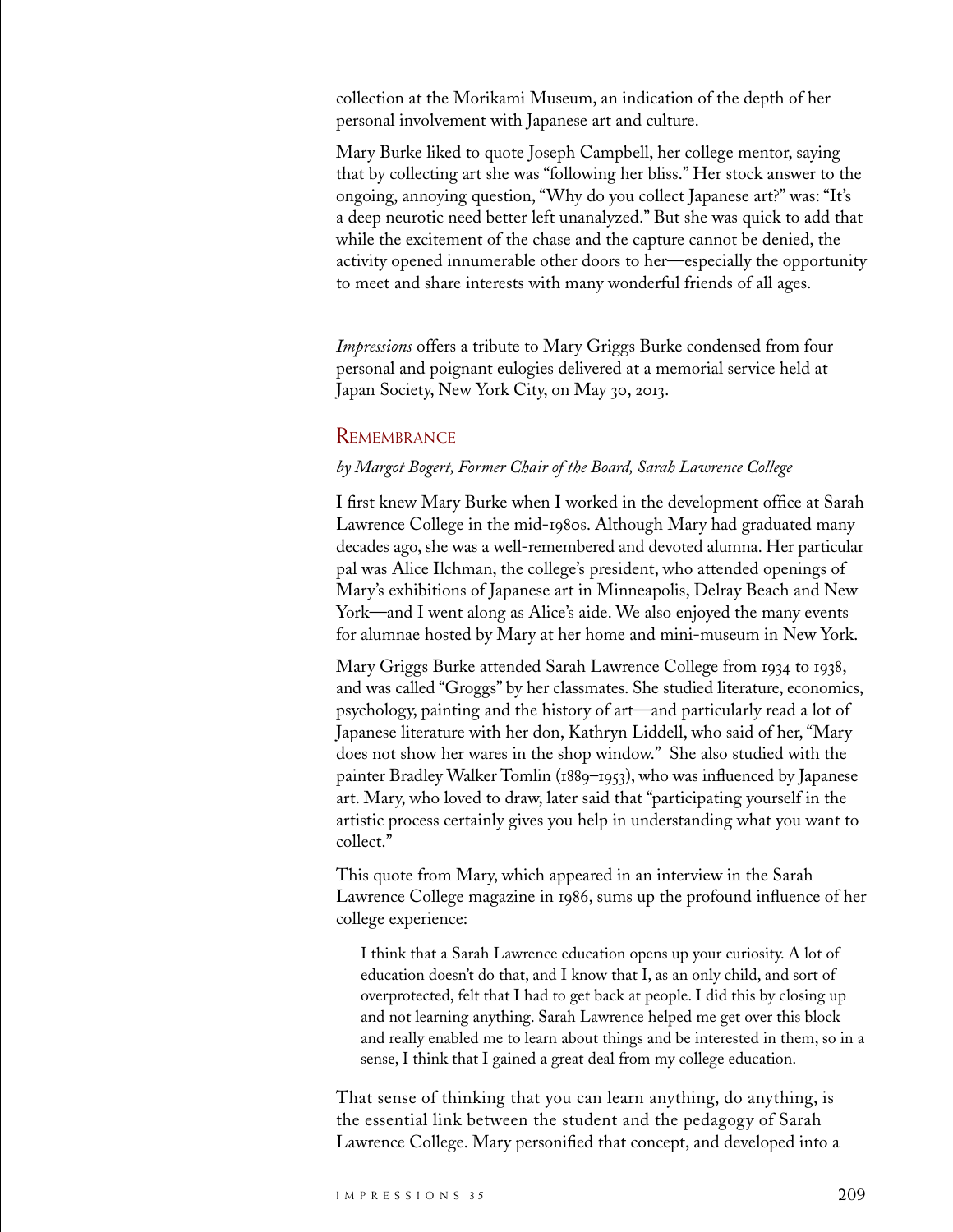![](_page_10_Picture_0.jpeg)

![](_page_10_Picture_1.jpeg)

![](_page_10_Picture_2.jpeg)

![](_page_10_Picture_3.jpeg)

![](_page_10_Picture_4.jpeg)

- **A.** Guest house at Forest Lodge, c. 1980
- **B.** Mary and her mother, rose garden, Forest Lodge, 1952
- **C.** Mary with guide at Katsura Detached Villa, Kyoto, August 27, 1954
- **D.** Mary, Eleanor Briggs and guests, Chinzansō restaurant, Tokyo, 1962
- **E.** Mary and Jackson Burke, Oyster Bay residence, July 1966
- **F.** Mary with Tanaka Ichimatsu and his wife, Tokyo, March 1970

Photos: Estate of Mary Griggs Burke; Leighton Longhi; Julia Meech

![](_page_10_Picture_12.jpeg)

![](_page_10_Picture_13.jpeg)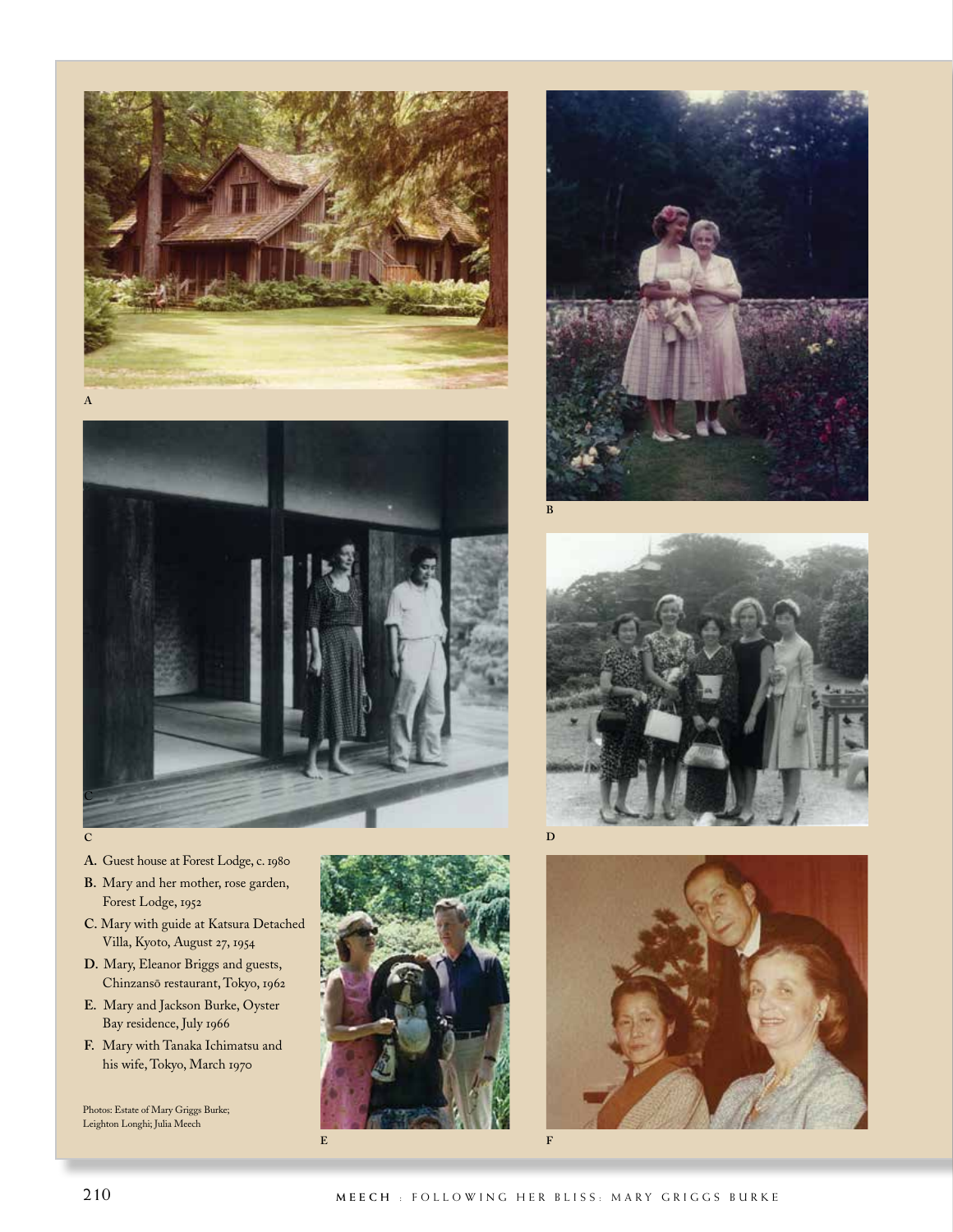- **G**. The dealer Setsu Iwao and the proprietor of Kitchō restaurant, Tokyo, host Mary (behind Otafuku mask) and Julia Meech, 1972
- **H.** Mary with John Gruber at his home in Nikkō, 1977
- **I**. Keum Ja Kang sells a Korean stone ram, Oyster Bay, 1997
- **J.** Mary with Professor Haruo Shirane and her curator, Andrew Pekarik, en route to Indiana University Genji Conference, August, 1982
- **K.** Mary in Korean costume, mini-museum, 1978
- **L**. Mary (center) posing in mini-museum tearoom, with collection curators Gratia Williams Nakahashi and Stephanie Wada, 1989
- **M.** Leighton Longhi completes a sale, mini-museum, late 1980s
- **N.** Mary walking her beach at Oyster Bay, 2001

![](_page_11_Picture_8.jpeg)

![](_page_11_Picture_9.jpeg)

![](_page_11_Picture_10.jpeg)

![](_page_11_Picture_11.jpeg)

![](_page_11_Picture_12.jpeg)

![](_page_11_Picture_13.jpeg)

![](_page_11_Picture_14.jpeg)

![](_page_11_Picture_15.jpeg)

![](_page_11_Picture_16.jpeg)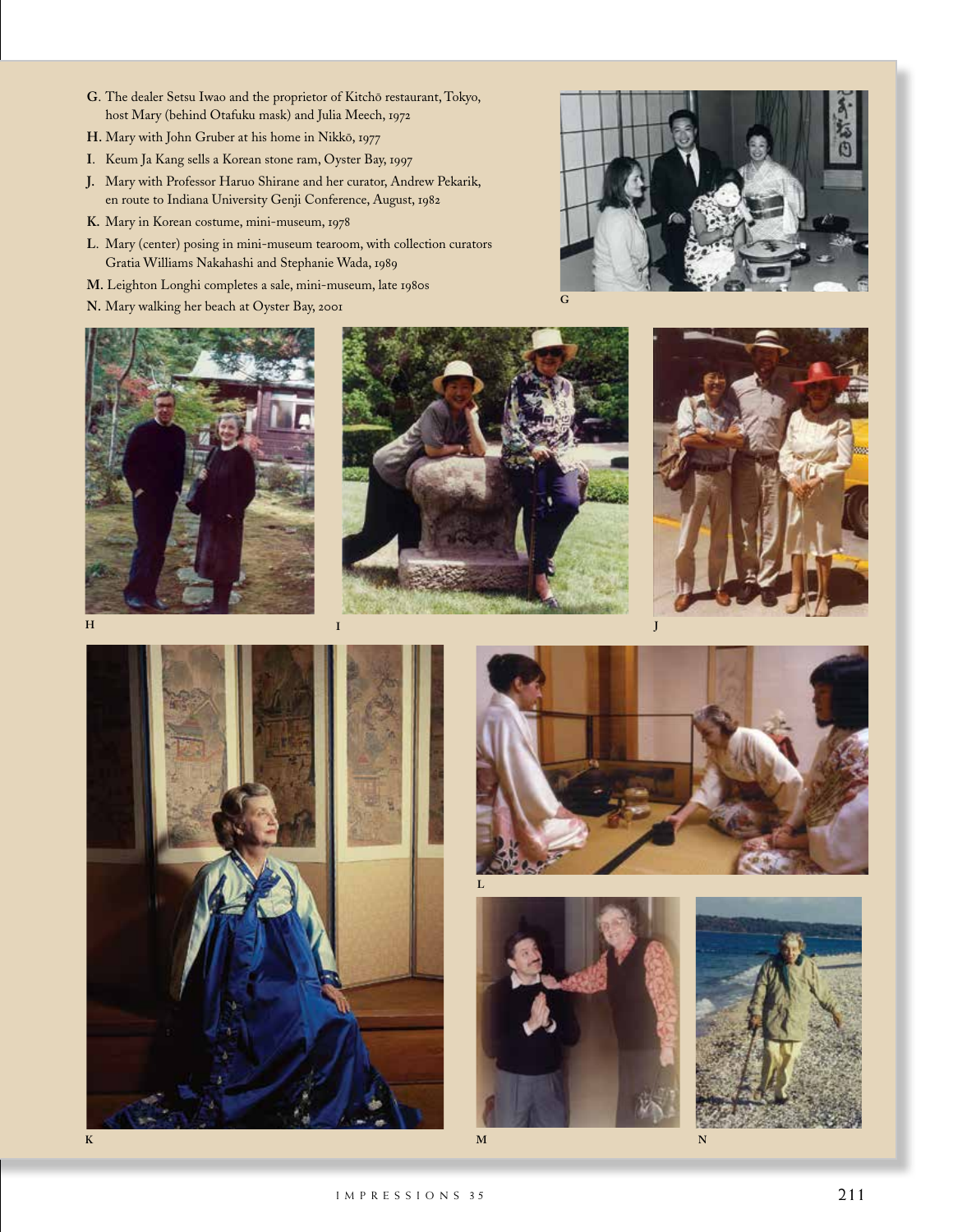world-renowned collector of Japanese art. She even became a Sacred Treasure of Japan! And the college recognized Mary with every award possible, which included an honorary advanced degree, the first given to an alumna.

We at Sarah Lawrence will miss Mary Griggs Burke, but her rare spirit encourages us all to learn and go and do.

#### Family Memories

### *by Rosemary Ripley*

To me, the most shattering part of the death of someone you love is the realization that you can no longer speak with them to exchange ideas and feelings—some deep and meaningful, but others, just everyday chatter and gossip. The memories you have of the person seem to melt like ice in spring, but after the first shock of loss, if you try to put them on paper, you find as you write that you begin to remember things you had forgotten—often things from long ago when you were a child. After all, everyone in our lives who becomes close to us leaves something of themselves within us.

Those words you have just read were written by my cousin Mary at the death of my mother, her first cousin, Mary Livingston Ripley. As she wrote then, someone close leaves something of herself in all of us—and that's certainly the case with Mary Burke.

Mary's childhood was spent with her loving parents and grandmother in Minnesota and Wisconsin. Her mother doted on little Mary, her only child. At one point when Mary was still quite young and had a lingering malady, her mother carried her from room to room for days to conserve the child's limited energy. From an early age, she was feted with elaborate birthday parties, costume parties and star appearances in imaginative plays, all choreographed by her mother. From early home movies we can see the fanciful costumes and props. Many of the stories involved pirates, Indians, wild animals and other exotic characters of the time—tailored to Mary's flair for the dramatic.

As a child, she also delighted in going blueberry picking with her older cousins. After they filled their buckets, they would plop down and sit on top of their berry crop. A little mischievous, sometimes Mary would do things just to see how her grandmother—an unperturbable Buddha-like figure—would react to such childish provocations.

As Mary turned eighteen, it is a tribute to her parents that she was allowed to go off to college—unlike all of her female first cousins. And Sarah Lawrence College certainly helped open up her life. Although her mother moved to New York to be near her daughter, Mary cut the cord with her family by attending college, and delighted in the intellectual stimulation of Sarah Lawrence. Many years later, Mary told me all about her studies with Joseph Campbell, the renowned anthropologist, whom she remembered vividly and with great enthusiasm—and even sent me a collection of all his published books. After college, she continued her education, studying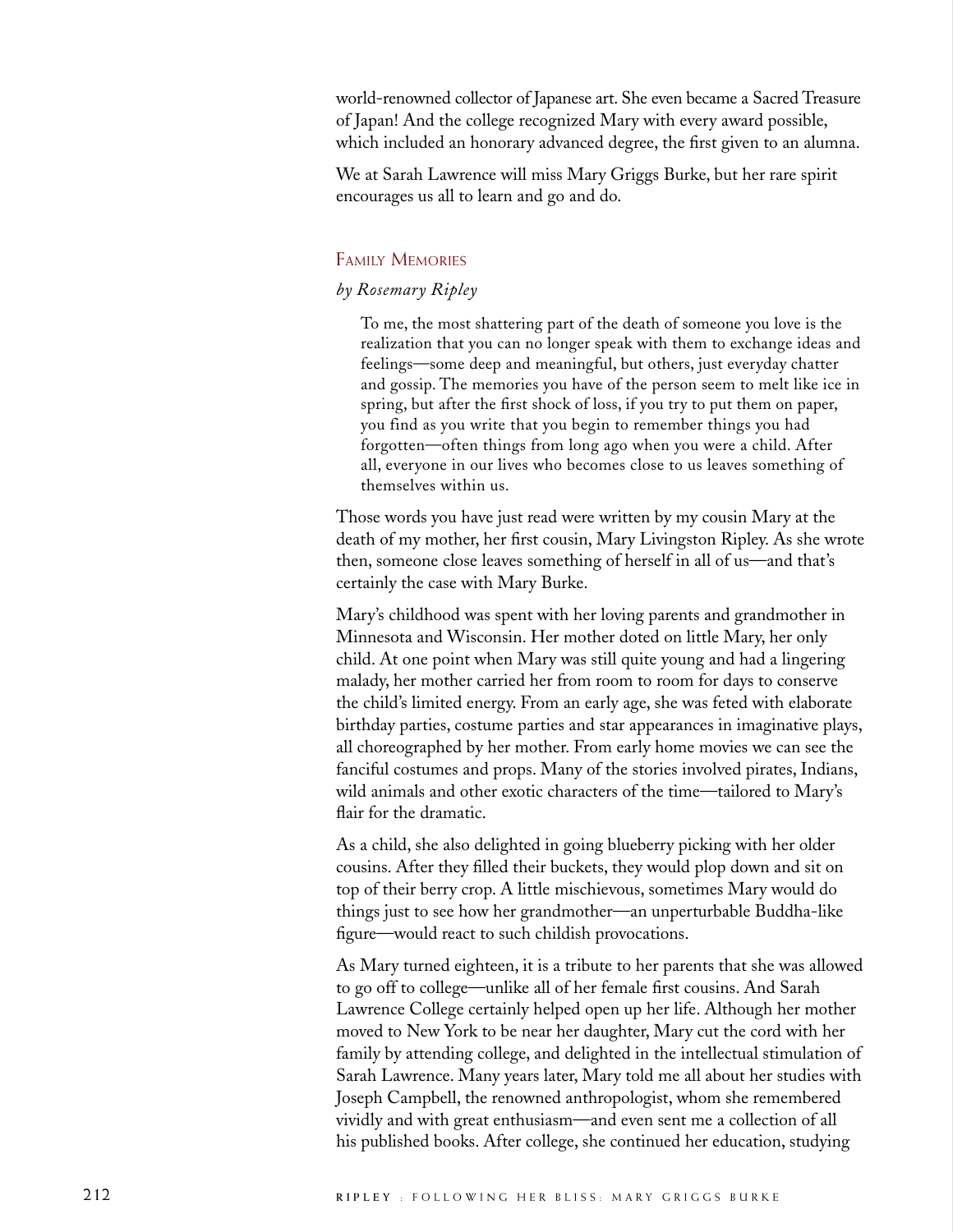**fig. 17.** Mary had no children but is survived by numerous cousins who adored her, including (left to right): Julie Ripley Miller of Hamden, Connecticut, Rosemary Ripley of New York City, Sylvia Ripley Addison of Washington, DC, and Eleanor Briggs of Hancock, New Hampshire. New York, May 30, 2013. Photo: George Archibald

![](_page_13_Picture_1.jpeg)

psychology and (much later) Japanese art at Columbia University. Looking back, she joked that her urge to collect Japanese art probably had some psychological underpinnings that were best left unexamined. She also thought that her analysis as a young woman was critical for liberating her from her overprotected upbringing.

Mary's sense of humor and her empathy are the two qualities her family cherishes most about her. She was a kind of harbor for many of us as children, and later in our lives, as we relished how much more informal and nonjudgmental she was compared to other older family members. But we all*—*old and young—reveled in Mary's sense of fun.

While we treasured her humor and her joy for living, I emphasize again that Cousin Mary's empathy and quiet understanding were even more important to us. She always discerned which one among us needed some special care and thought (fig. 17). At times when we felt abandoned or not understood by our parents, she would reach out and comfort us. Her gentle beacon was deeply felt and appreciated. She gave us solace by her side and in the comfort of her home. We wouldn't necessarily spend much time talking about a troublesome event, but felt healed through her presence.

And so we are grateful that "everyone in our lives who becomes close to us leaves something of themselves within us." We celebrate Mary's life and appreciate her continued presence in our lives today.

#### In Memoriam

*by Miyeko Murase, Takeo and Itsuko Atsumi Professor Emerita, Columbia University, and Former Research Curator at The Metropolitan Museum of Art, New York*

Nearly fifty years ago, Mary Griggs Burke walked into my office at Columbia University to ask if she might attend my graduate seminar on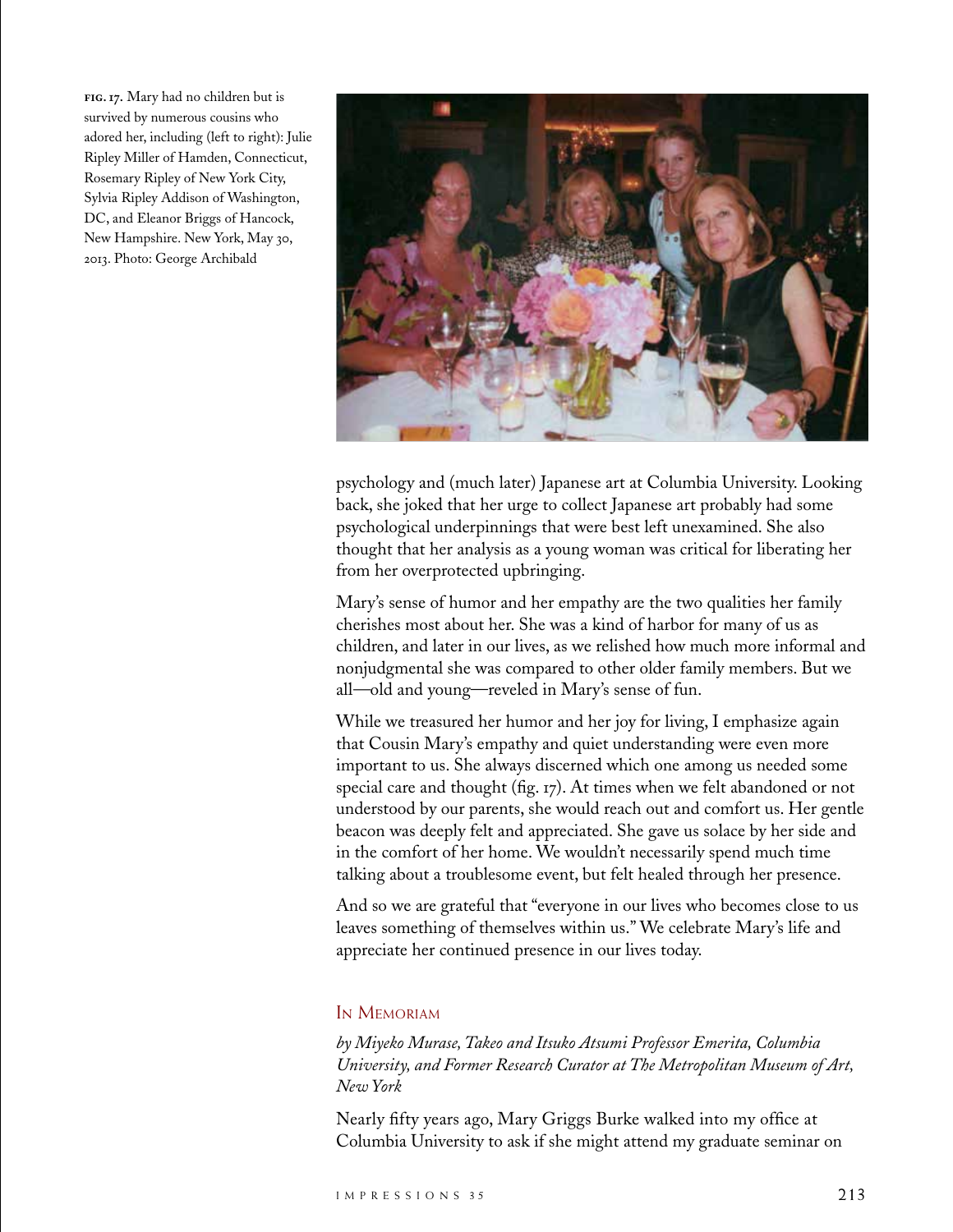![](_page_14_Picture_0.jpeg)

**fig. 18.** Tosa School. *Asagao* (The Bluebell), Chapter 20 from *The Tale of Genji*. Japan. Edo period, 17th century. Page from a set of two albums; ink, color, silver pigment and gold leaf on paper. 14.7 x 13.1 cm. Estate of Mary Griggs Burke. Photo: John Bigelow Taylor

**fig. 19.** Water Jar. Japan. Momoyama period, late 16th-early 17th century. Iga ware; stoneware with natural ash glaze. 20.6 cm. Estate of Mary Griggs Burke. Photo: Bruce Schwarz, Courtesy The Metropolitan Museum of Art, New York Japanese painting. As her research project, she chose to identify the painted scenes from a seventeenth-century album of *The Tale of Genji* that she had acquired only recently, in October 1964, for her own collection (fig. 18). I thought, "My gosh, this is not going to happen every day in my teaching life." At that time, there was just one English translation of the voluminous eleventh-century novel—Arthur Waley's beautifully written, but heavily abridged, version. To this day, I have no idea how she managed to identify not all, but almost all fifty-four illustrations in her *Genji* album. I was truly impressed by her determination, perseverance and resourcefulness. Our long relationship sprang from that very seminar, and I might add that the *Genji* album was among the first works of art in what later became one of the largest privately owned collections of illustrations of *The Tale of Genji*.

At the end of the semester, she proposed that we go to Japan together. Two days later, she called me up and said, "How about going to India before we go to Japan?" We traveled through India for about a month and a half. I learned a great deal about her, and I am sure she found out about me, too. We were still very new friends. We got to Japan and her husband, Jackson, joined us. That was the only trip he could make to Japan. We would not take him to Nikkō. He wanted to see Nikkō, but we told him it wasn't worth it. He would never let us forget that.

Mary wanted to visit dealers with me. I started out with Yabumoto Sōshirō in Tokyo. Mary selected an early fourteenth-century image of a Shintō goddess, Seiryū Gongen. We also chose a Buddhist mandala which, unfortunately, was denied an export license. I was extremely proud of both of us when we learned, later on, that this mandala was to be registered as an Important Cultural Property. I felt that Mary's future as a collector was on the right and bright course.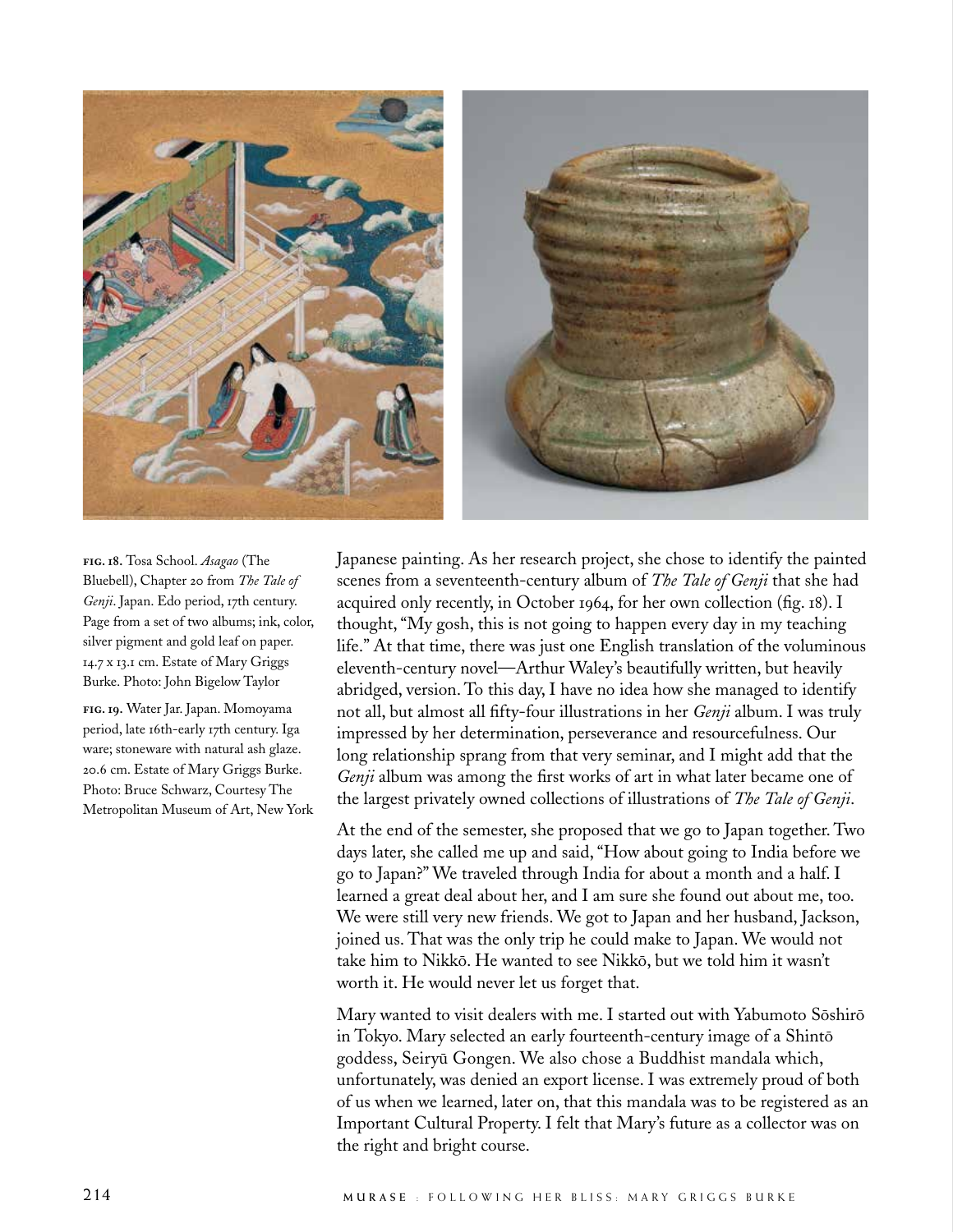Mary's delightful modesty and gracious demeanor earned her a nickname among the Japanese dealers: "Princess." She herself merely smiled at this kind flattery. Decades later, an official of the Japanese Foreign Ministry requested my help in preparing the documents necessary for Mary to receive the award of an Imperial Medal: the Order of the Sacred Treasure. He dutifully took notes based on my comments and my explanation of Mary's contributions to the study of Japanese art in particular and Asian art in general. Her involvement covered a broad area, for she was active not only as a collector, but also as a museum trustee, a deeply committed supporter of numerous exhibitions, publications, scholars' research and students' studies in the United States and abroad. The official with whom I was working exclaimed, "In other words, she is the Mother of Japanese art in America." The neophyte princess had been transformed into a fullblown butterfly, a leading figure in the field.

Mary was endowed with an instinctive appreciation of beauty and an understanding of the aesthetic value of objects. For her, it was love at first sight in 1972 when it came to the deliberately misshapen water jar, an Iga-ware *mizusashi* used in the tea ceremony that is one of the most famous pieces in her ceramics collection (fig. 19). Mary's immediate reaction upon seeing it was, "This is mine!"

She also chose objects which could be easily incorporated into her life. Mary expected to live with these objects at her apartment in Manhattan and the "mini-museum" she and Jackson had established there. Many students, scholars and curators visited her collection there, but my fondest recollection is of the seminars at her home in Oyster Bay, Long Island, to which she invited my graduate classes for a weekend of study, good food and warm hospitality. As many as ten students were crammed into her seaside house at the end of a school year (fig. 20). Occasionally, lucky Japanese scholars and visiting curators were included: Akiyama Terukazu, a *Genji* specialist; Shinbo Tōru, a *Tenjin Engi* specialist; and Kawai Masatomo, a Muromachi ink-painting specialist, among others. Events from these intimate seminars remain in my mind as the warmest memories of my Columbia career.

![](_page_15_Picture_3.jpeg)

![](_page_15_Picture_4.jpeg)

**fig. 20.** A pottery seminar in the pool house at Oyster Bay. June 1986. Estate of Mary Griggs Burke

**fig. 21.** Mary, Hayashiya Seizō of the Tokyo National Museum and Miyeko Murase at an inn in Odawara. May 23, 1987. Estate of Mary Griggs Burke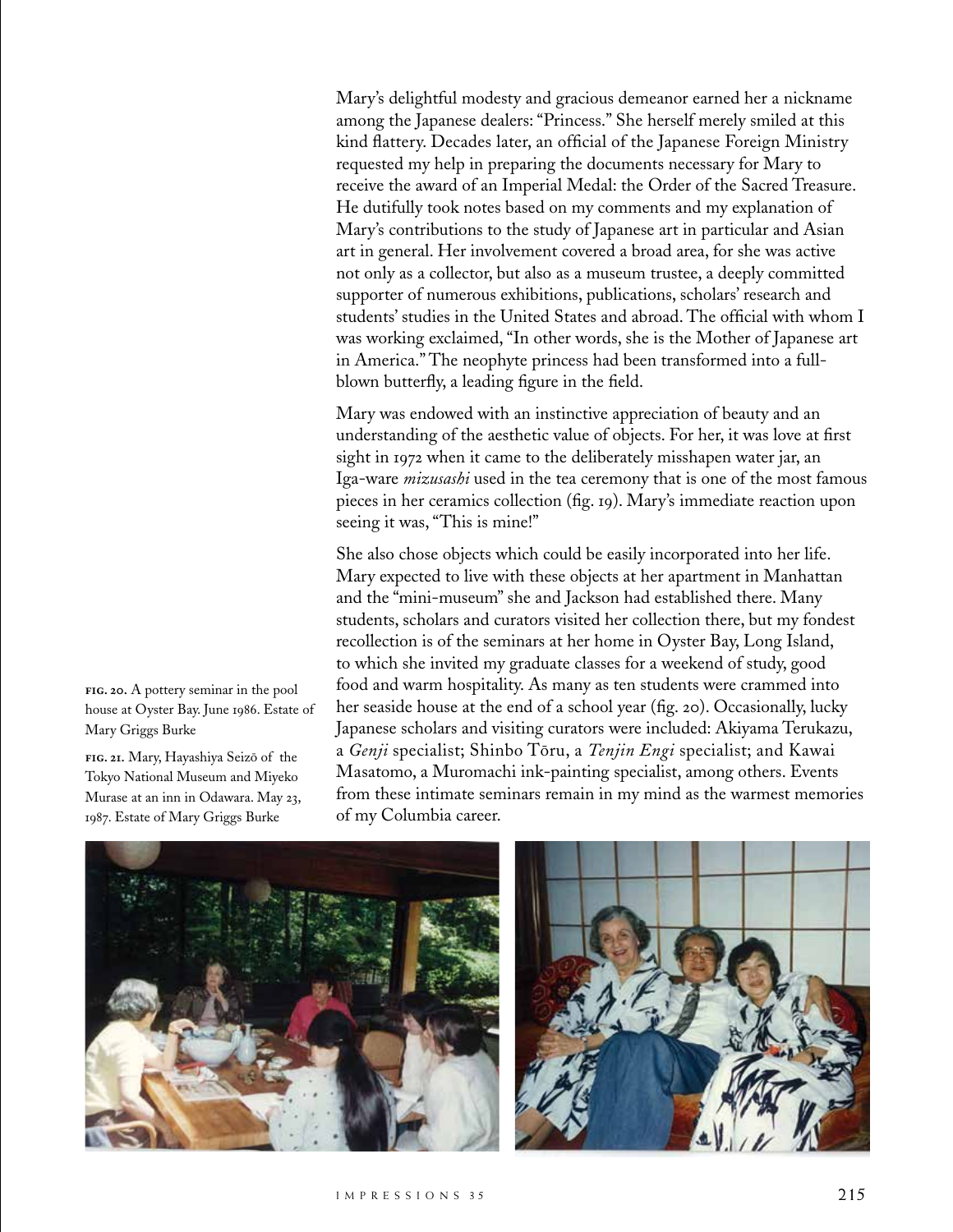**fig. 22.** George Archibald and Mary in New York, with an anonymous crane screen purchased in 1995. c. 2000. Courtesy George Archibald

![](_page_16_Picture_1.jpeg)

Mary and I enjoyed such a heavenly collaboration that I tended to dismiss the passage of time, feeling as though it would last forever (fig. 21). It is truly sad that she did not live to see the publication of her catalogue raisonné, just as Jackson died the eve of the opening of their collection's first Metropolitan Museum exhibition in 1975. I and all of us will miss her, terribly.

## Remembering Mary Burke

## *by George Archibald, Cofounder of the International Crane Foundation, a Private Organization Dedicated to the Preservation of Those Birds Worldwide*

On the grounds of Mary Burke's summer home, Forest Lodge, near the small town of Cable in northern Wisconsin, there is an ancient hemlock forest beside Lake Namakagon. Since childhood, this special place carpeted in ferns and moss under cathedral-like trees was Mary's "Fairyland." She developed a lifelong interest in nature. Mary and her husband, Jackson, founded the Cable Natural History Museum in 1967; supported the threehundred-acre Dodge Nature Center in the heart of West Saint Paul, not far from Mary's childhood home on Summit Avenue; and the Hobe Sound Nature Center near the winter residence the Burkes built on Jupiter Island in Florida. Through Mary's wisdom, Forest Lodge was gifted to the Trust for Public Land (TPL) in 1999. They, in turn, sold the eight-hundredand-seventy-acre estate to the U.S. Forest Service through a congressional appropriation. The TLP established an endowment with The Saint Paul Foundation to provide for the operation and maintenance of Forest Lodge. TLP further launched a Northwoods Initiative that encompasses the northern Great Lakes and aims to acquire at-risk land before the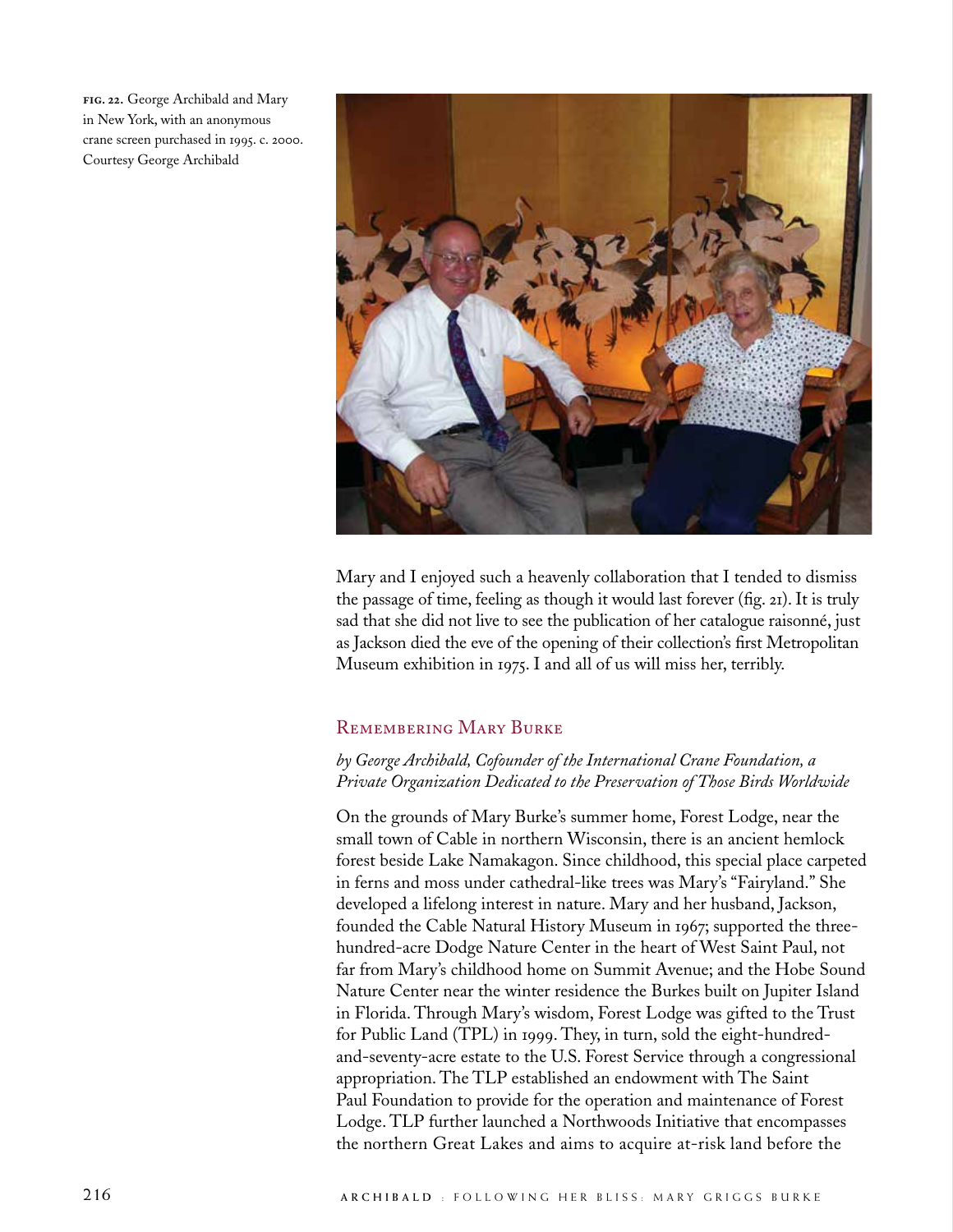![](_page_17_Picture_0.jpeg)

**fig. 23.** In the chick yard at the International Crane Foundation, George watches Princess Sayako feed a juvenile Black-necked Crane using a hand puppet. 199os. Estate of Mary Griggs Burke

opportunity for public ownership is lost. Beyond the protection of Forest Lodge, Mary's intent was to foster and encourage a greater appreciation of the natural world.

The understated aspect of Japanese art, with its emphasis on the mystique of nature, resonated with Mary. The three species of magnificent cranes that are native to Japan have played a major role in art and literature as symbols of long life, marital fidelity and good fortune. Cranes were frequent

subjects of the treasures Mary collected. Once, while on business in Tokyo with her curator Andrew Pekarik, Mary was told that wild, Red-crowned Cranes could easily be seen on the northern island,

Hokkaido. Soon, she met the wild cranes and was amazed by their graceful forms and movements. A bit later, at a garden club meeting in Saint Paul in 1976, Mary shared her interest in cranes with an ornithologist friend of mine, Amos Eno. She was surprised to learn that the newly established (1973) International Crane Foundation (ICF), near Baraboo in Wisconsin, maintained a diversity of captive cranes from around the world. When Mary chartered a small aircraft and flew to Baraboo—it was there we first met and began a close, lifelong friendship. Mary and her foundation, the Mary Griggs Burke and Mary Livingston Griggs Foundation (to honor her mother), became major supporters of the conservation of endangered cranes (fig. 22).

Every March, the greatest gathering of cranes on earth happens when more than a half-million Sandhill Cranes converge on the Platte River in central Nebraska, where they remain for about a month to build fat reserves that fuel their long migrations to northern breeding areas. I forewarned Mary that it would be uncomfortable, without adequate accommodations, but she wanted to see that spectacle, so—I think it was in 1998—we met up in Kearney. At four-thirty the next morning, we were in a blind beside the portion of the broad, sandy, shallow river where tens of thousands of cranes spend the night. It was extremely cold that morning, and as light flooded across the silent cranes, they stood motionless on one leg with heads tucked under their wings. The huge birds blanketed the river.

Soon, that direct sunlight softly illuminated the cranes in orange-red. A few birds stirred. Then a few started to call and dance; the roost was alive with motion. To our amazement, a thin layer of dense fog formed as a low cloud some feet above the cranes. As they departed from the roost to feed in nearby fields, they were lost from sight for several seconds, flying into the hovering mist, only to reappear highlighted again against a clear-blue sky. Mary saw what artists in Japan had observed for centuries. I never saw her more animated.